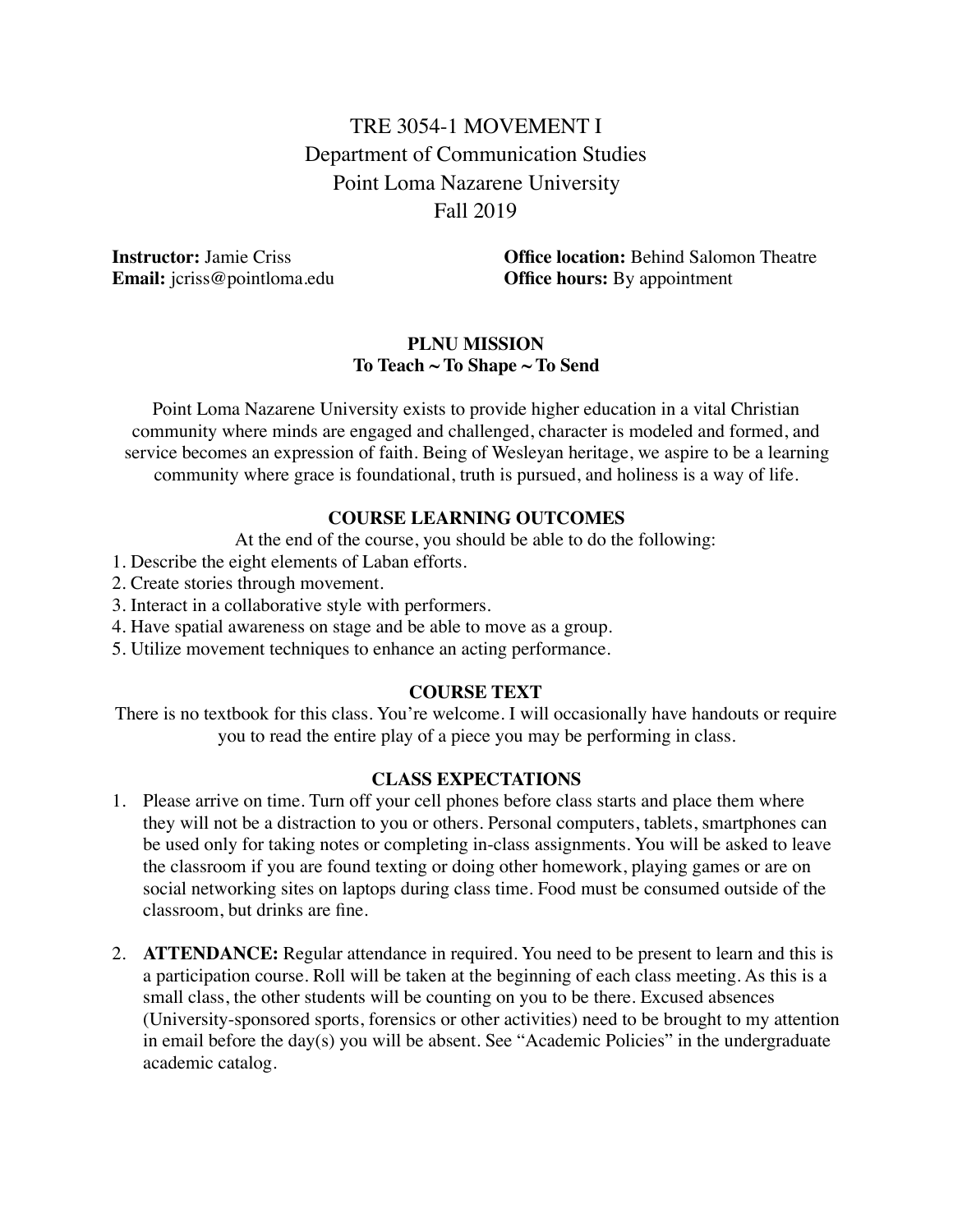- 3. **COMMUNICATION:** Please check your Point Loma email regularly. This is the primary way that I will be contacting you. You are responsible for any changes to assignments that are sent through the pointloma.edu address. Allow up to 24 hours for a response from me. If you have not received a response within 24 hours, please follow up.
- 4. **ATTIRE:** This class requires you to wear your "blacks." In the theatre world this refers to all black attire with no logos or stripes. I am very strict on this. They should be comfortable clothes you can move in (exercise clothes, yoga pants, NO JEANS, etc) and you should be ready to move. I think bare feet is the best option, but you're also able to wear jazz slippers or just socks. No sneakers. You will also be required to obtain a yoga mat and bring it to every class.
- 5. **MOVEMENT PIECES:** Laban style pieces, as well as physical theatre pieces, will have varied times and requirements and will be detailed at a later date. You will be required not just to move, but to apply this to acting performance involving some text.
- 6. **ACADEMIC HONESTY POLICY:** At PLNU, we want you to exhibit integrity in your work. If you reference another person, give them credit. If credit isn't given, it demonstrates academic irresponsibility and reflects disrespect for your community and yourself. As stated in the university catalogue: "Academic dishonesty is the act of presenting information, ideas, and/or concepts as one's own when in reality they are the results of another person's creativity and effort. Such acts include plagiarism, copying of class assignments, and copying or other fraudulent behavior on examinations. A faculty member who believes a situation involving academic dishonesty has been detected may assign a failing grade for a) that particular assignment or examination, and/or b) the course."
- 7. **ACADEMIC ACCOMMODATIONS:** Students requiring special accommodations on the basis of physical, learning or psychological disability for this class are required to file documentation with the Disability Resource Center (in the Bond Academic Center). The DRC will write me with recommendations as to how to meet the individual needs of the student. Please contact Pat Curley within the first two weeks of the term so as to give accommodations as early as possible.
- 8. **FERPA POLICY:** In compliance with federal law, neither PLNU student ID nor social security number should be used in publicly posted grades or returned sets of assignments without written permission from the student. This class will meet the federal requirements by distributing all grades and papers individually. Also in compliance with FERPA, you will be the only person given information about your progress in this class unless you have designated others to receive it in the "Information Release" section of the student portal. See 'Policy Statements' in the undergrad student catalog.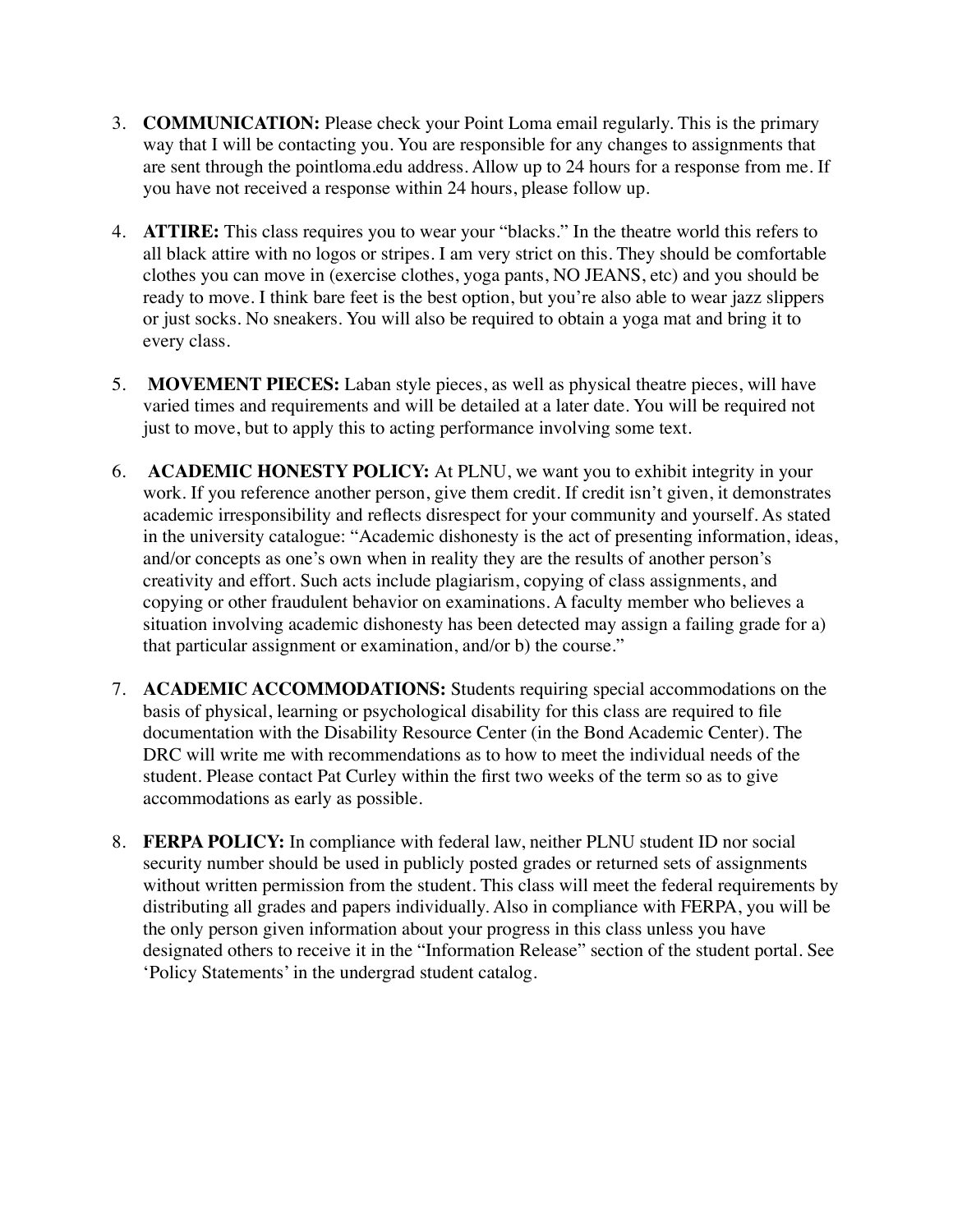#### **ASSIGNMENTS**

# **PLAY CRITIQUES** (50 points each, 100 total)

You will be required to attend two plays this semester. The PLNU Fall play *The Shakers of Mt Lebanon Will Hold a Peace Conference This Month* (which goes up in November), as well as one outside play. San Diego is one of the best regional theatre cities in the country. If you need help finding a production, I am happy to assist. Using your knowledge from the class and our exploration of movement as it applies to performance, you will write a critique of the shows you attend. Proof of your attendance (i.e. ticket stub, program) will be required as well.

# **SHAKESPEARE / LABAN MONOLOGUE** (50 points)

We will be using the eight Laban efforts in movement but also as it applies to acting performance. In this piece we will apply it to a Shakespeare monologue, which we will work on in class, and will culminate with a final performance for a grade.

# **PARTNERED MONOLOGUE** (50 points)

Similarly to the Shakespeare monologue we will be working on contemporary monologues, utilizing Laban movement to enhance the performance. In this piece we will work with a prop to help motivate the movement. Again, this is a piece that will be developed in class time and culminate in a final performance of the same piece for a grade.

# **MIDTERM PERFORMANCE: Creating a Character** (200 points)

Creating a Character will be an ongoing project you will work on throughout the semester. The purpose of this course is to apply movement techniques to enhance your acting performance. In this midterm performance you will showcase your work in progress for the character you are creating.

### **FINAL PERFORMANCE: Creating a Character** (200 points)

As a culmination of your Creating a Character project, the final performance will be an interview, held by myself and your classmates of your character. You will have worked on and rehearsed the movement of your character and have a full understanding of who they are as a person, enough to do an improvisation as your character, answering any questions that I or your classmates should have.

### **LABAN EXAM** (100 points)

A multiple choice exam will be given, testing your knowledge on the aspects of Laban movement.

# **CLASS PARTICIPATION** (200 points)

Attendance and participation is a significant portion of your grade due to the physical nature of the course. Especially as this is a small class, attendance is vitally important to be here for your classmates. Arrive on time and ready to move in the proper attire.

Please keep in mind that we will moving every day in class. Movement exercises and pieces will be instructed and performed either as a group or solo continually throughout the class. It is important to remember that self-consciousness will not serve you. There are no mistakes, no